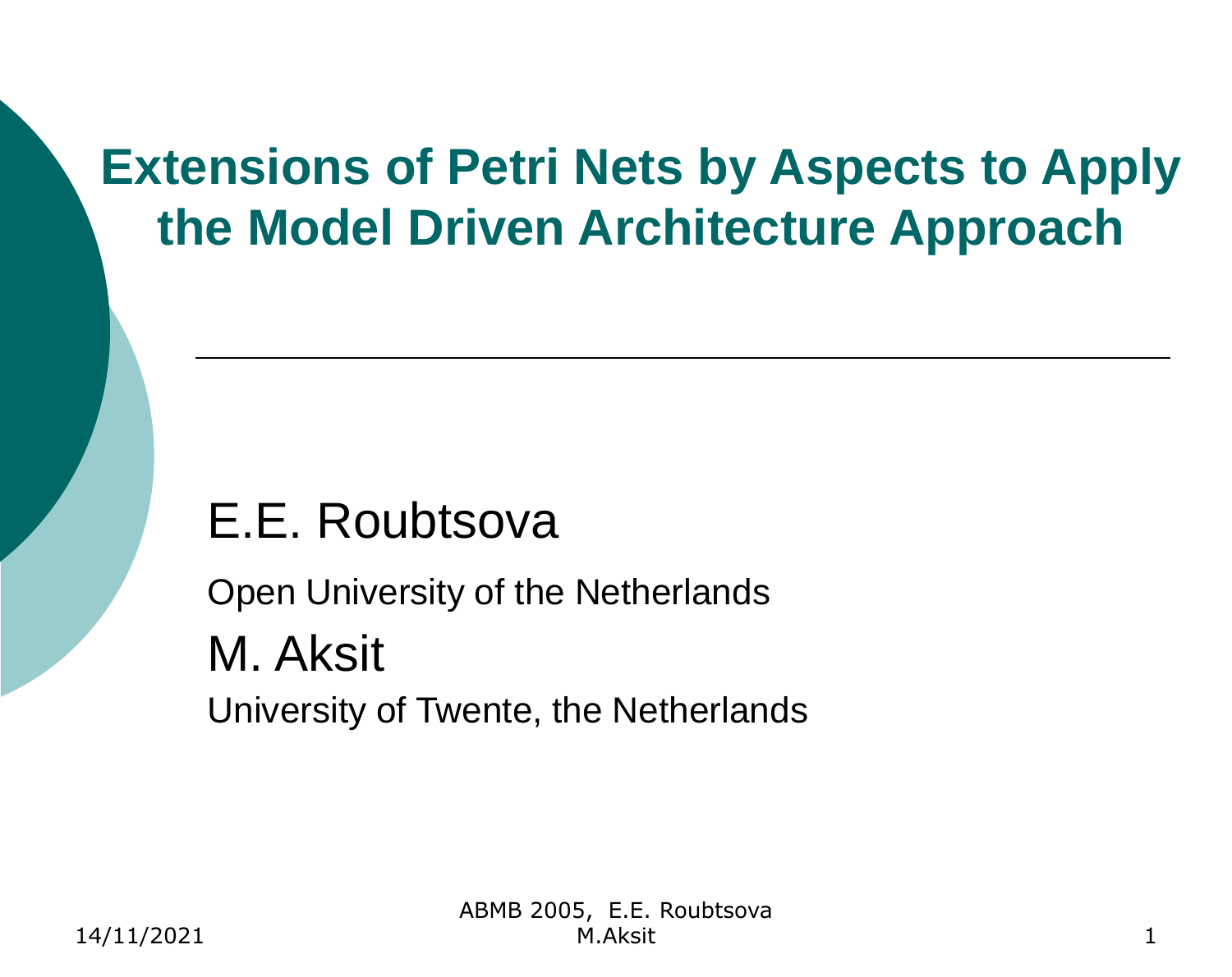# **Outline**

- $\circ$  Problems with separation of concerns in Petri Nets
- Aspect Petri Nets
- Transformation of Models in Aspect Petri Nets
- Conclusion and Future work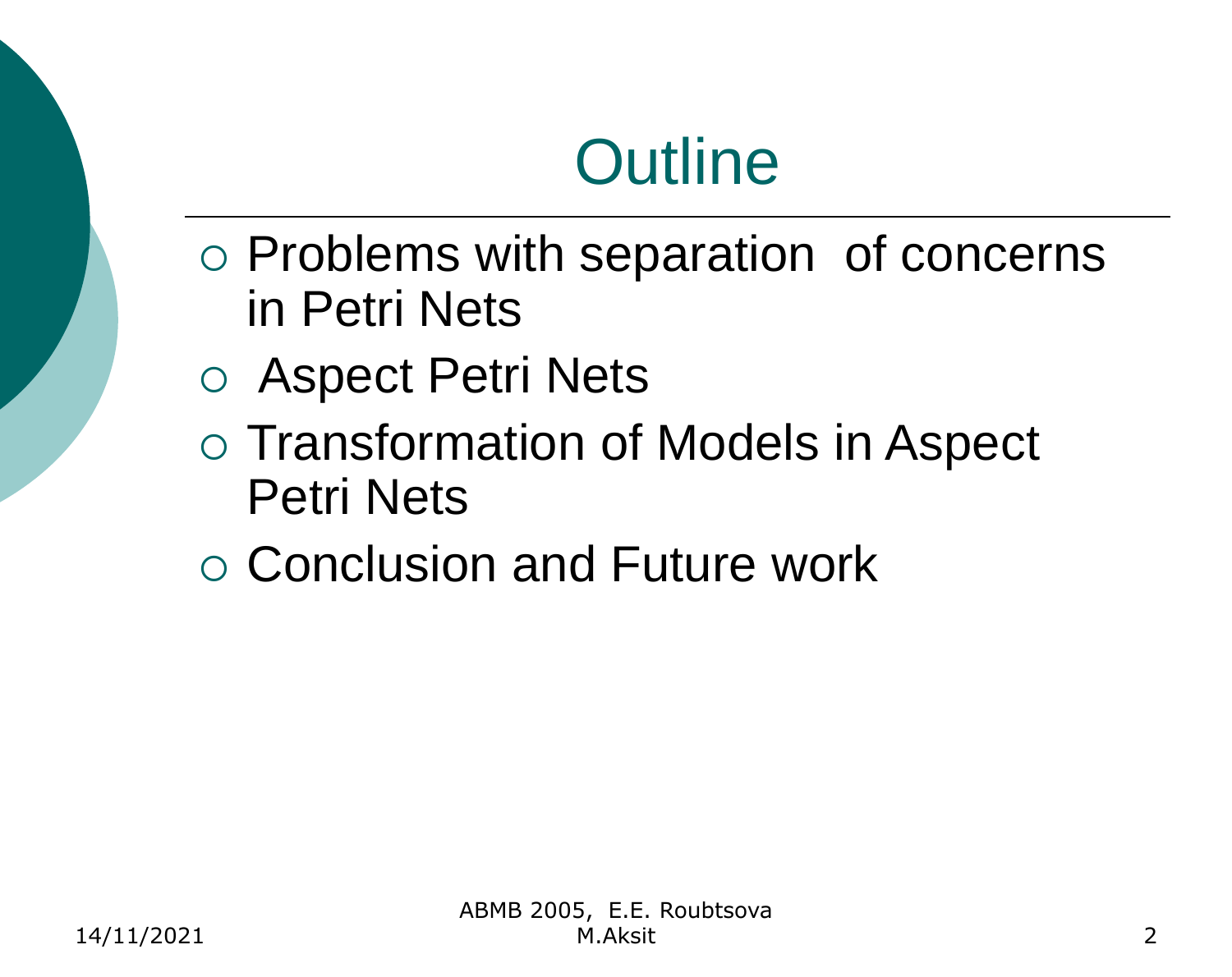### Problems with separation of concerns in Petri Nets

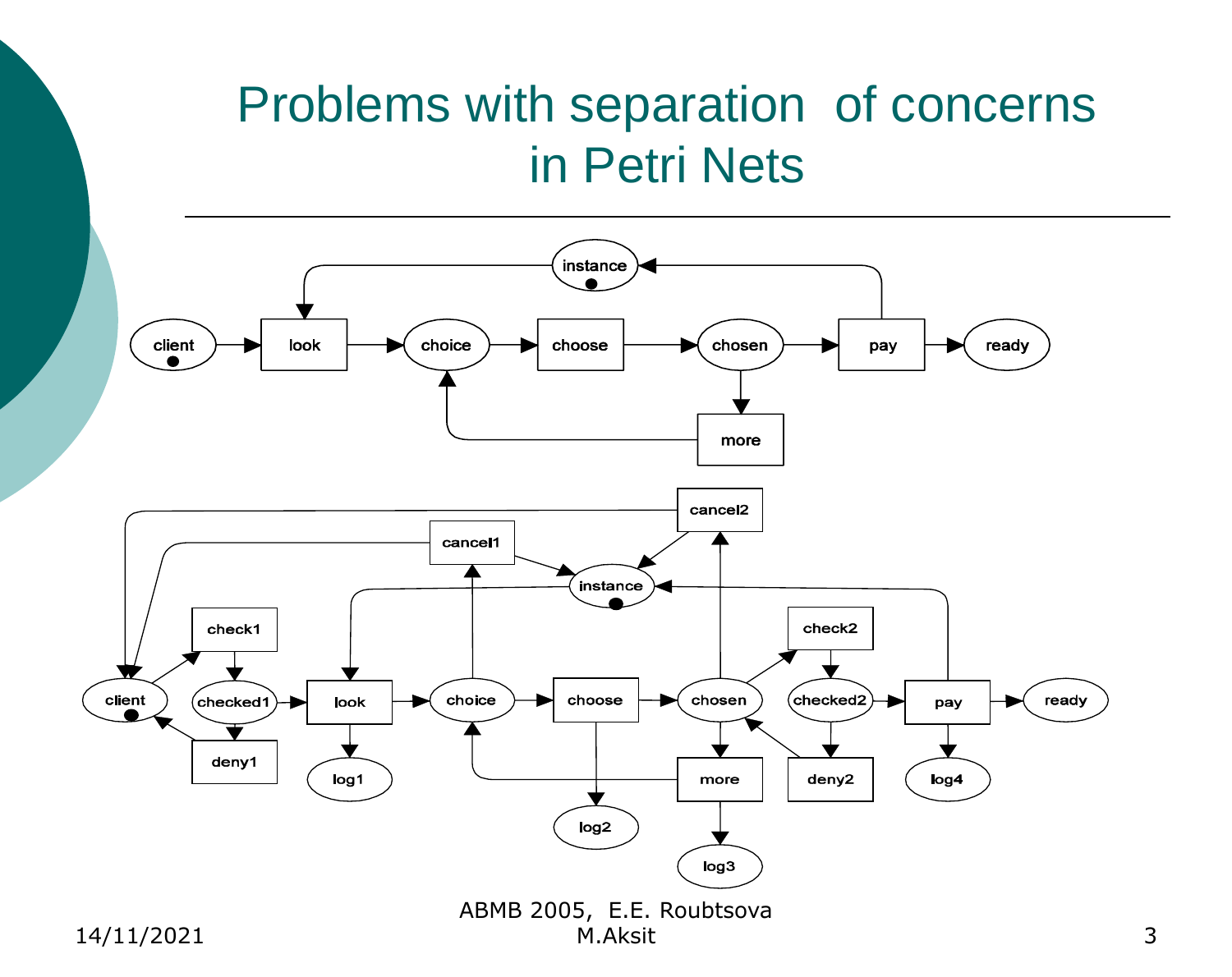## Aspect-Oriented Approach

- $\circ$  Notation for modelling a concern;
- $\circ$  Join point model, i.e. elements of notation where concerns can be attached;
- $\circ$  Quantification mechanism presented by weaving expressions (designators) of concerns showing how concerns can be attached;

Achieve the principle of obliviousness of concern specification which means that the concern on which we quantify "should not know" about other concerns and the mechanisms used for their quantification. Obliviousness allows designers to produce independent specifications of aspects.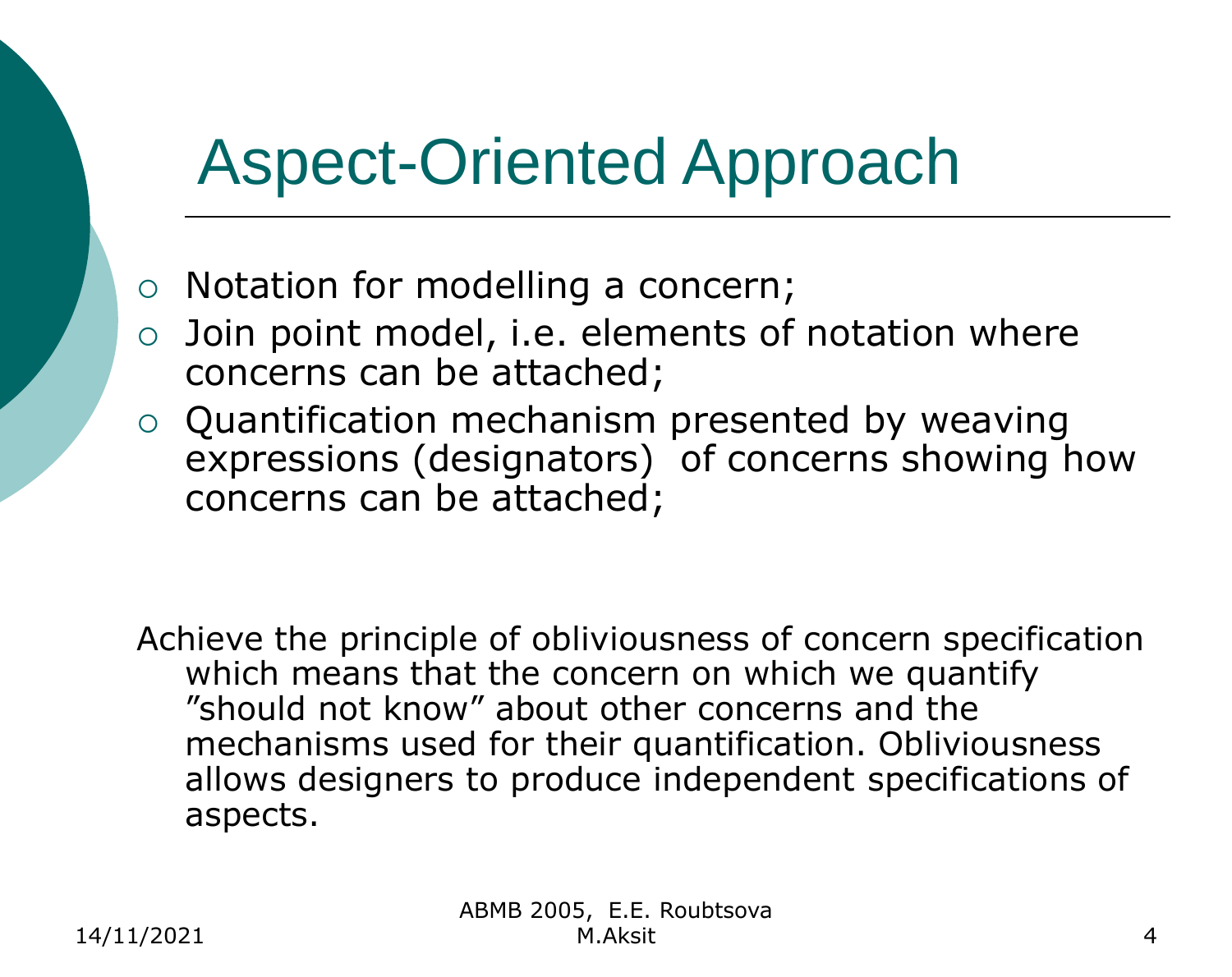## Separation of concerns in Petri Nets



ABMB 2005, E.E. Roubtsova M.Aksit 5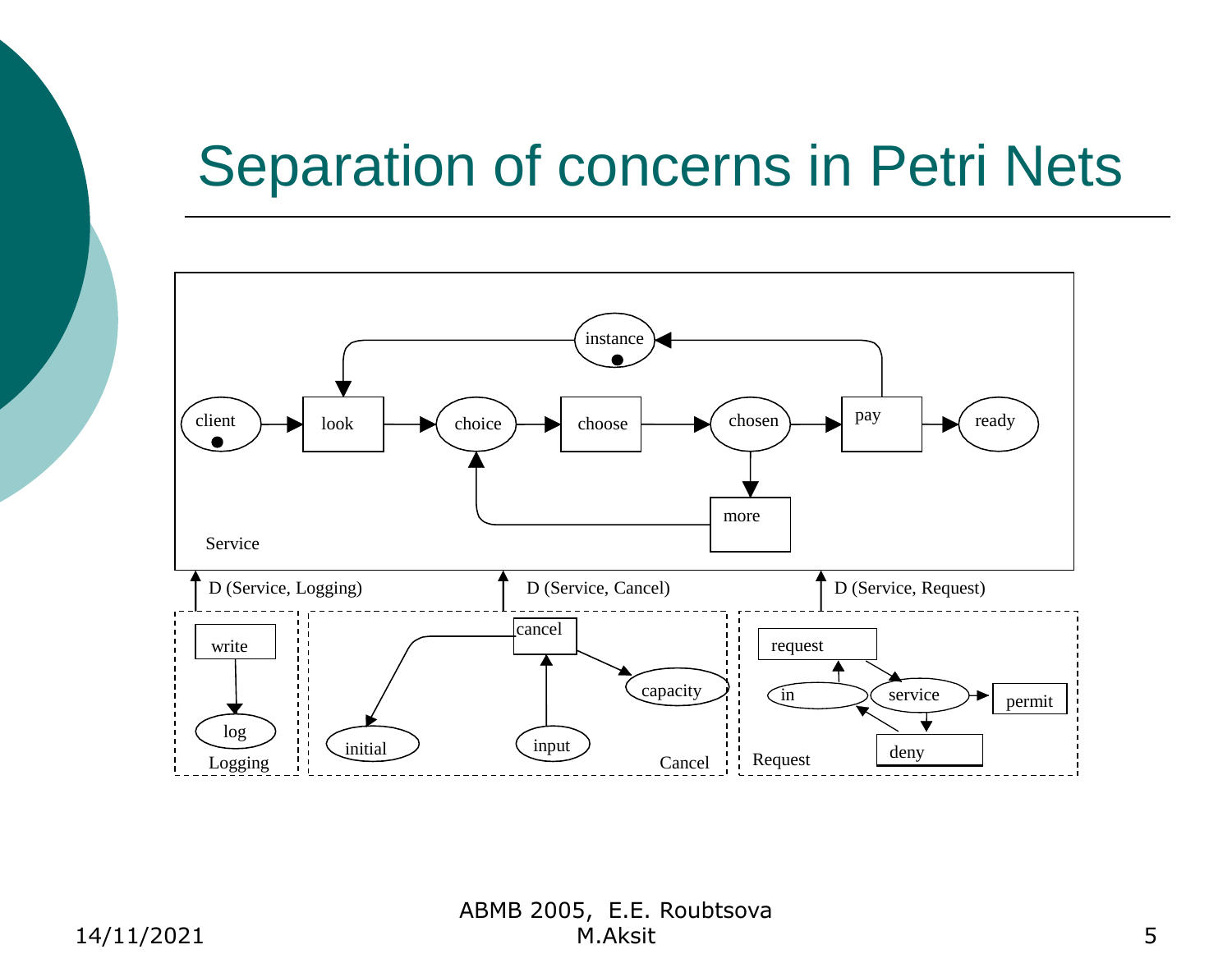## Aspect Petri Nets



*A=(SN1, SN2,D(SN1,SN2))*

ABMB 2005, E.E. Roubtsova M.Aksit 6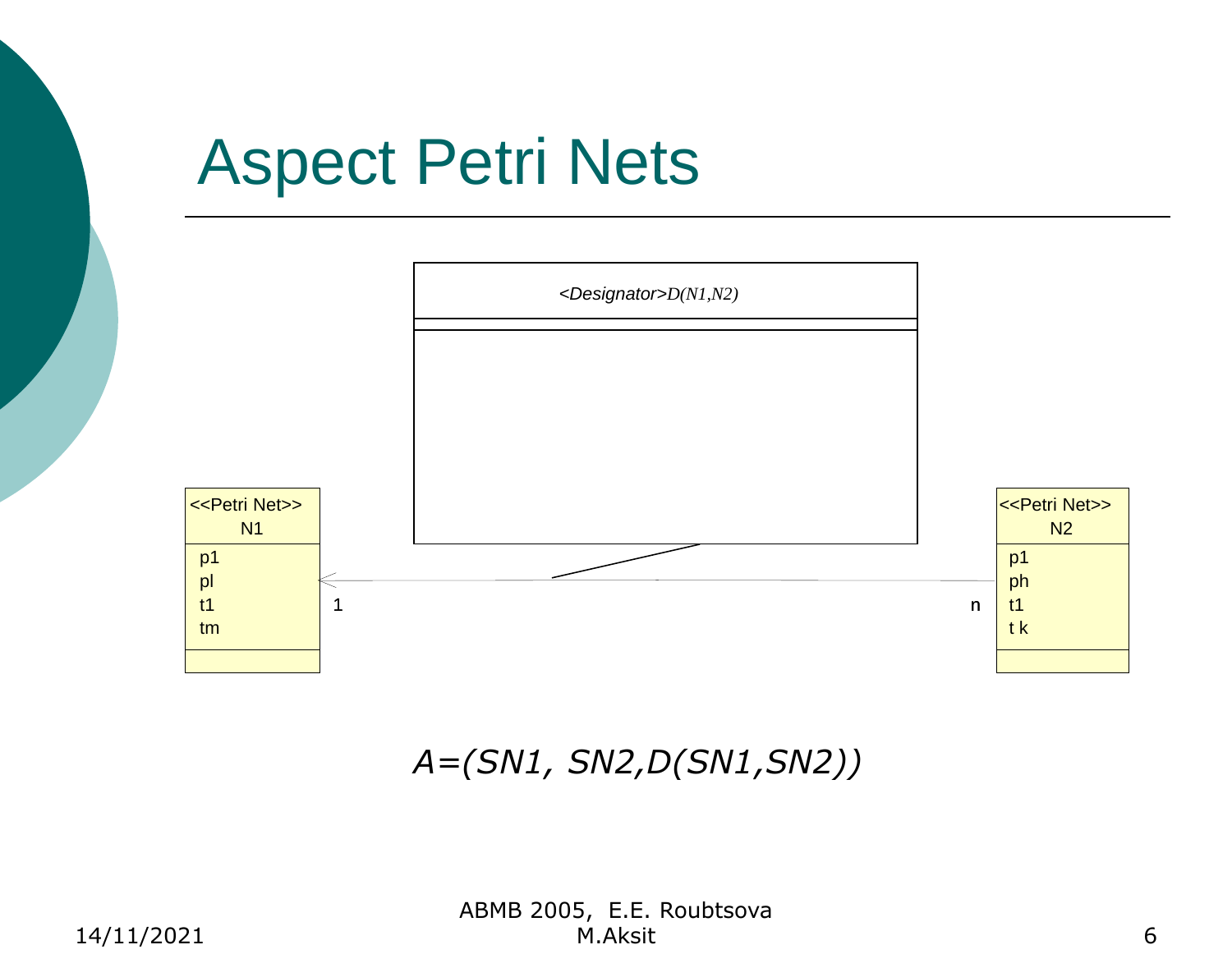## Join Point Model

 $\circ$  A Petri Net N=(P,T,F,Mo)  $F \subset (P \times T) \cap (T \times P)$ M0:  $P \rightarrow \{0, 1, 2, 3, ...\}$  $\circ$  A={ $\emptyset$ , {N}, true}  $\circ$  P set of places T set of transitions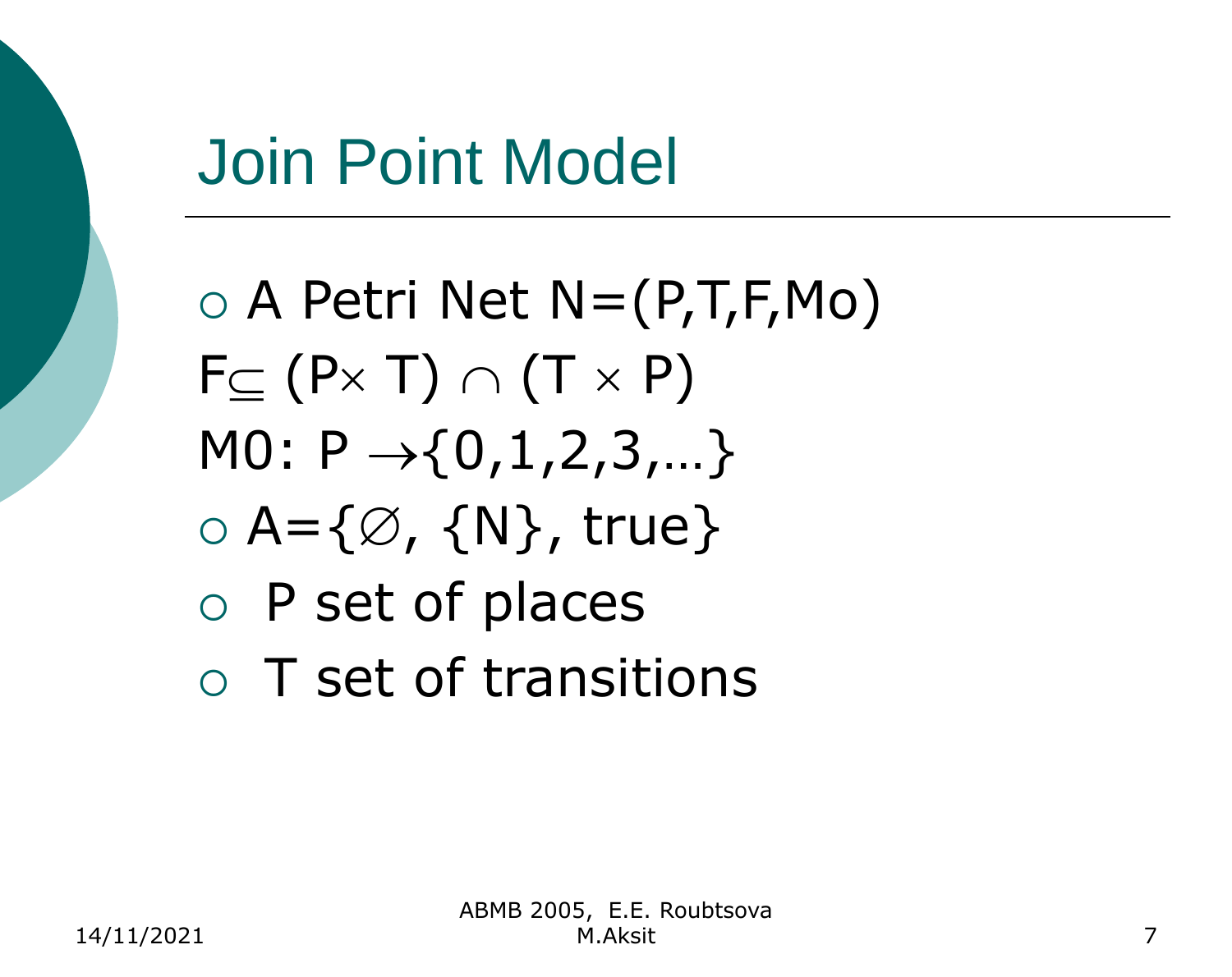## A Language for Weaving of Petri Nets

 $\circ$  Copy *copy(N1.p,N2);* creates *p.N2 copy(N1.t, H2);* creates *t.N2* Join *joinToPlace(N1.p1, N2.p2) joinToTransition (N1.t1,N2.t2)* Insert

*InsertToPlace(N1.p1, N2.p2a, N2.p2b) InsertToTransition(N1.t1, N2)*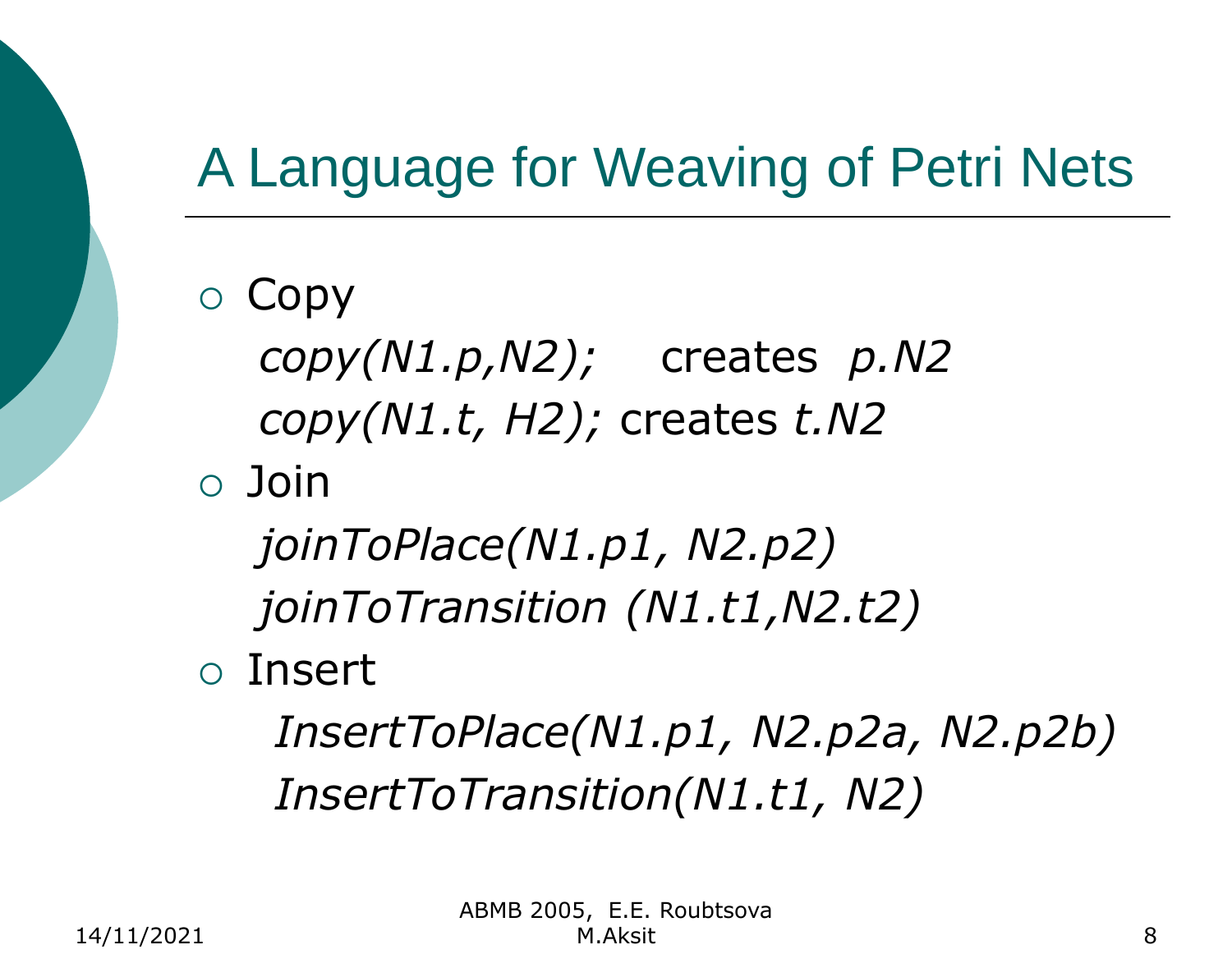# Join Operations

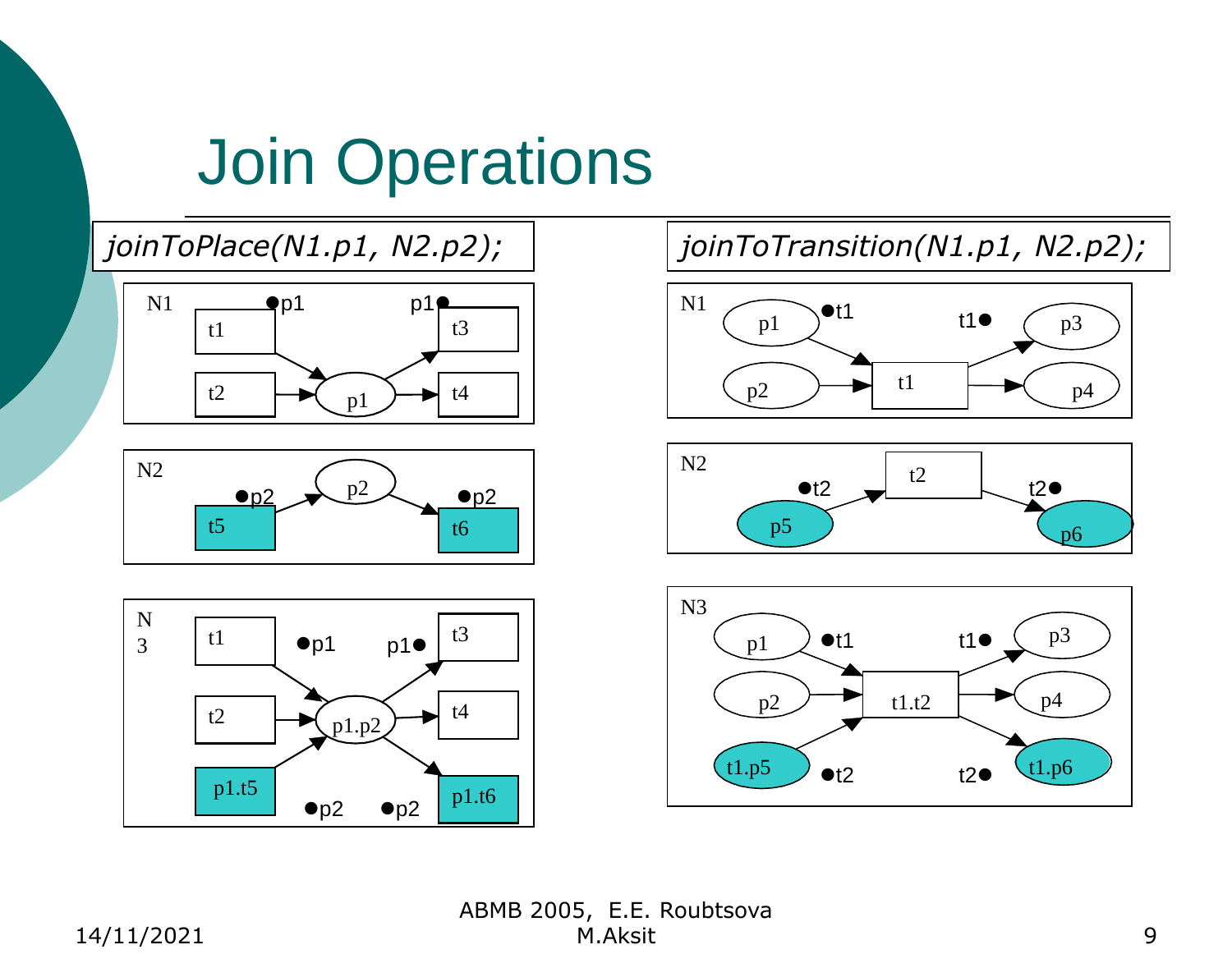## **InsertToPlace**

insertToPlace(N1.p1, N2.p2a, N2.p2b)



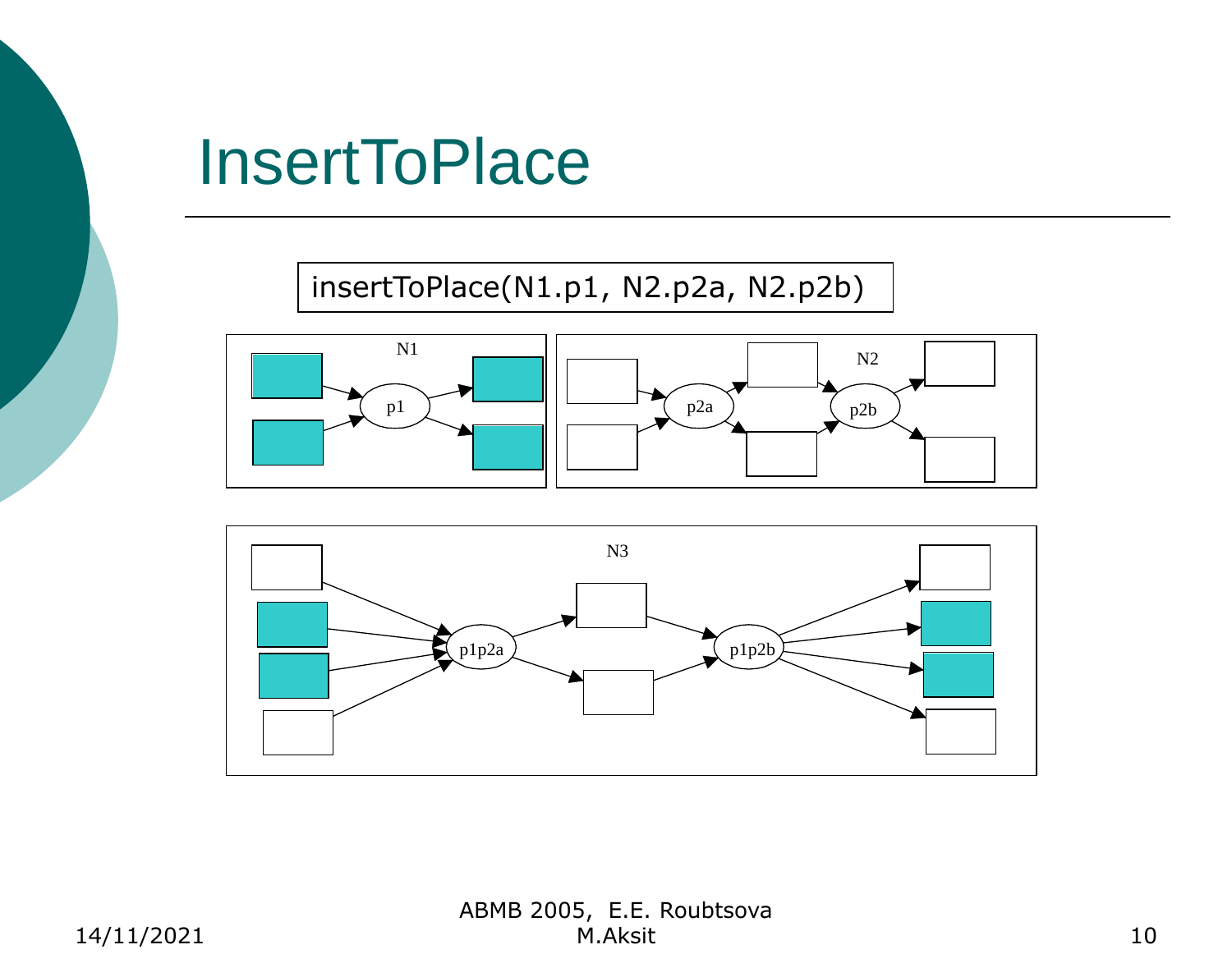## **InsertToTransition**

#### insertToTransition(N\_1.t\_1, N\_2) is used in hierarchical Petri Net







ABMB 2005, E.E. Roubtsova M.Aksit 11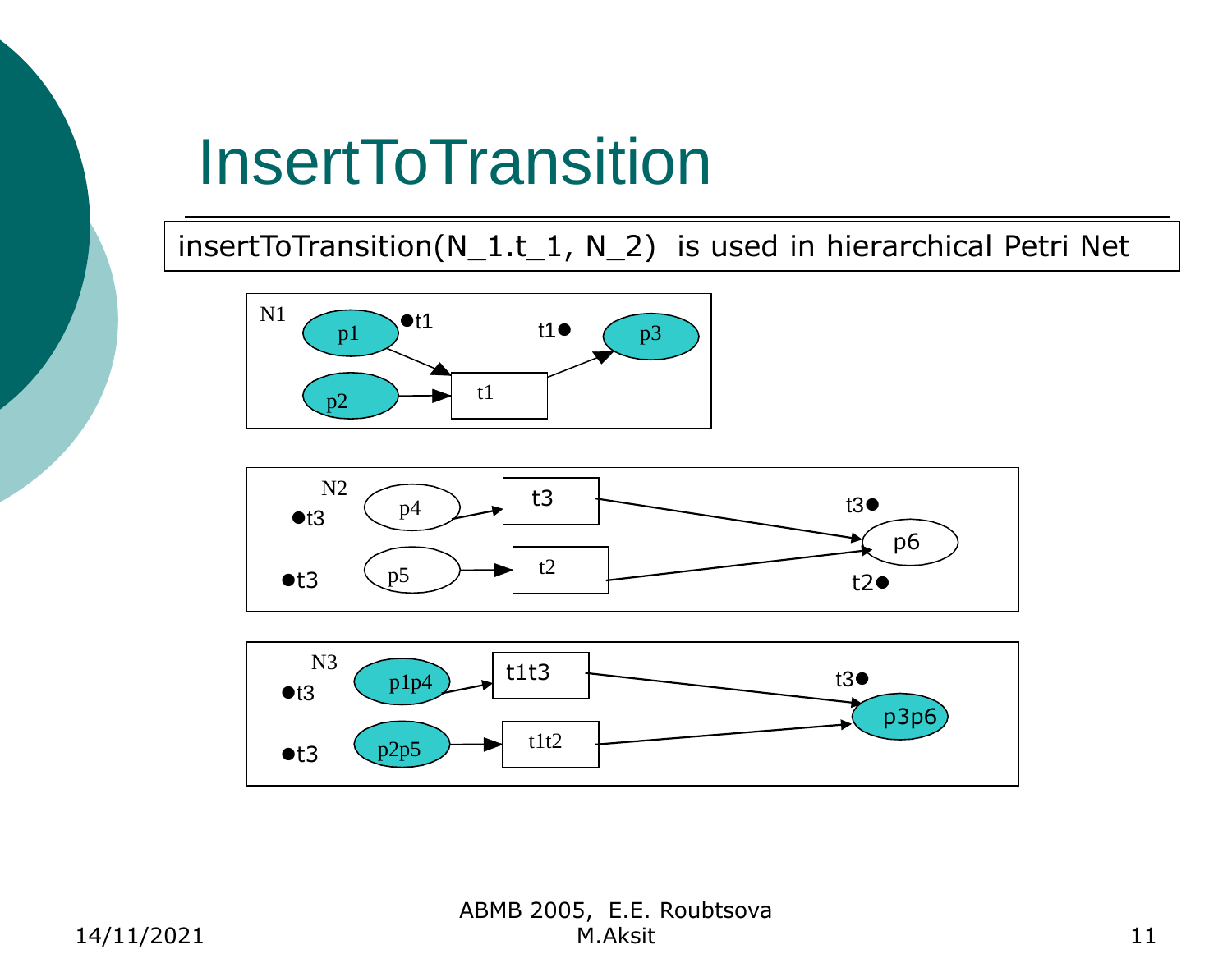## A Language for Weaving of Petri Nets

```
WE::=\forall N1.e1: B(N1.e1)[copy(N1.e1,N2) \& Expr(N1.e1, N2.e2)] | WE \vee WE | WE \wedge WE]
B(N1.e1):= N1.e1 = <i>p</i>|<i>lace</i> <i>name</i> > |N1.e1=<transition name>|
             N1.e1 \in < set of names>;
Expr(N1.e1, N2.e2)::=true | false | 
                   joinToPlace(N1.p1,N2.p2)
                   joinToTransition(N1.t1, N2.t2)
                   InsertToPlace(N1.p1, N2.p2a, N2.p2b)
                   InsertToTransition(N1.t1, N2)
                   Expr(N1.e1, N2.e2) \vee Expr(N1.e1, N2.e2)Expr(N1.e1, N2.e2) \land Expr(N1.e1, N2.e2)
```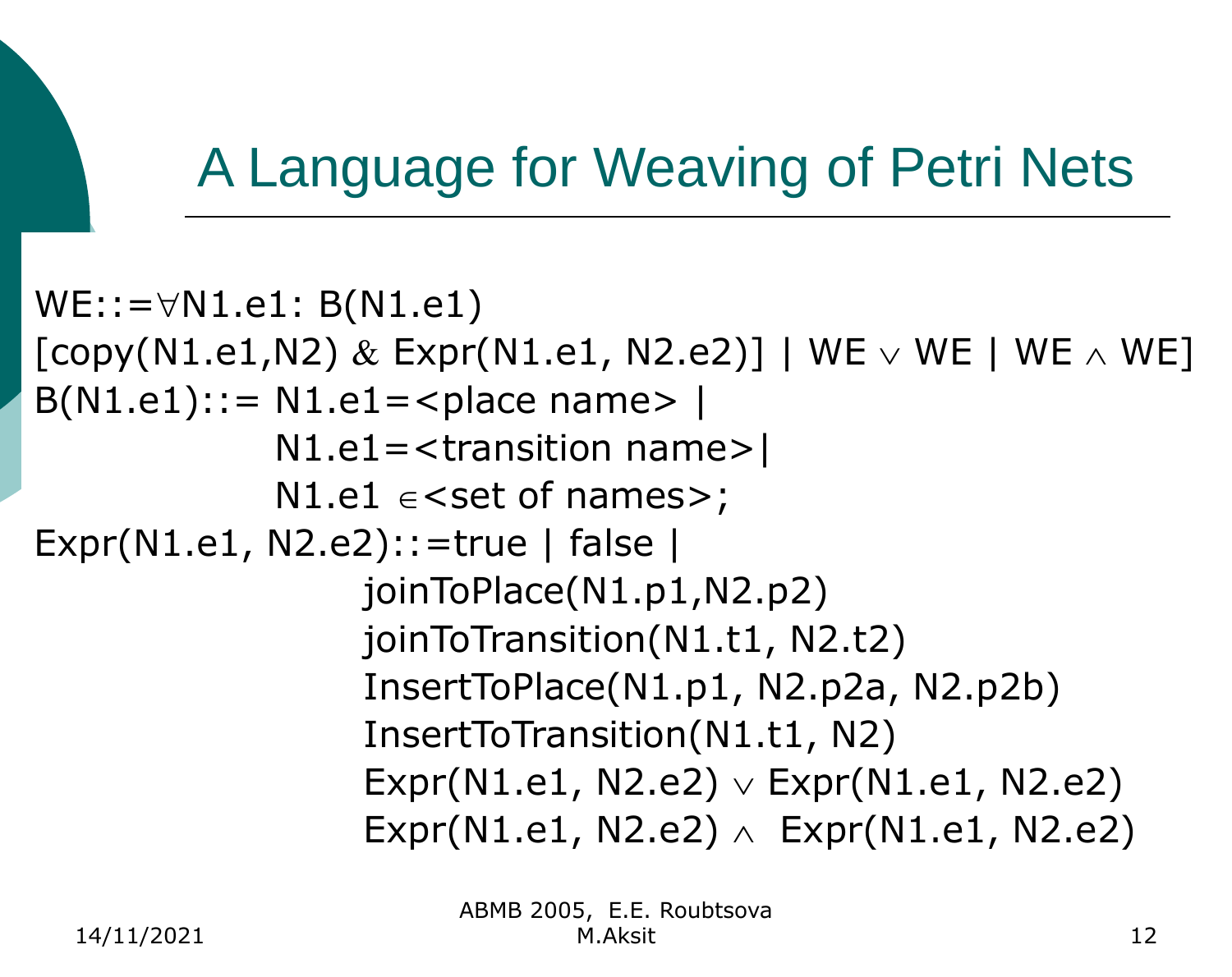# Modelling using Aspect Petri Nets

Modelling cancelling functionality

D(Service,Cancel):

Service.p:(Service.p={ choice, chosen}

[copy(Service.p, Cancel)  $\wedge$ 

joinToPlace(Service.p, Cancel.input)  $\land$ 

joinToPlace(Service.client, Cancel.initial)  $\land$ 

joinToPlace(Service.instance,Cancel.capacity)];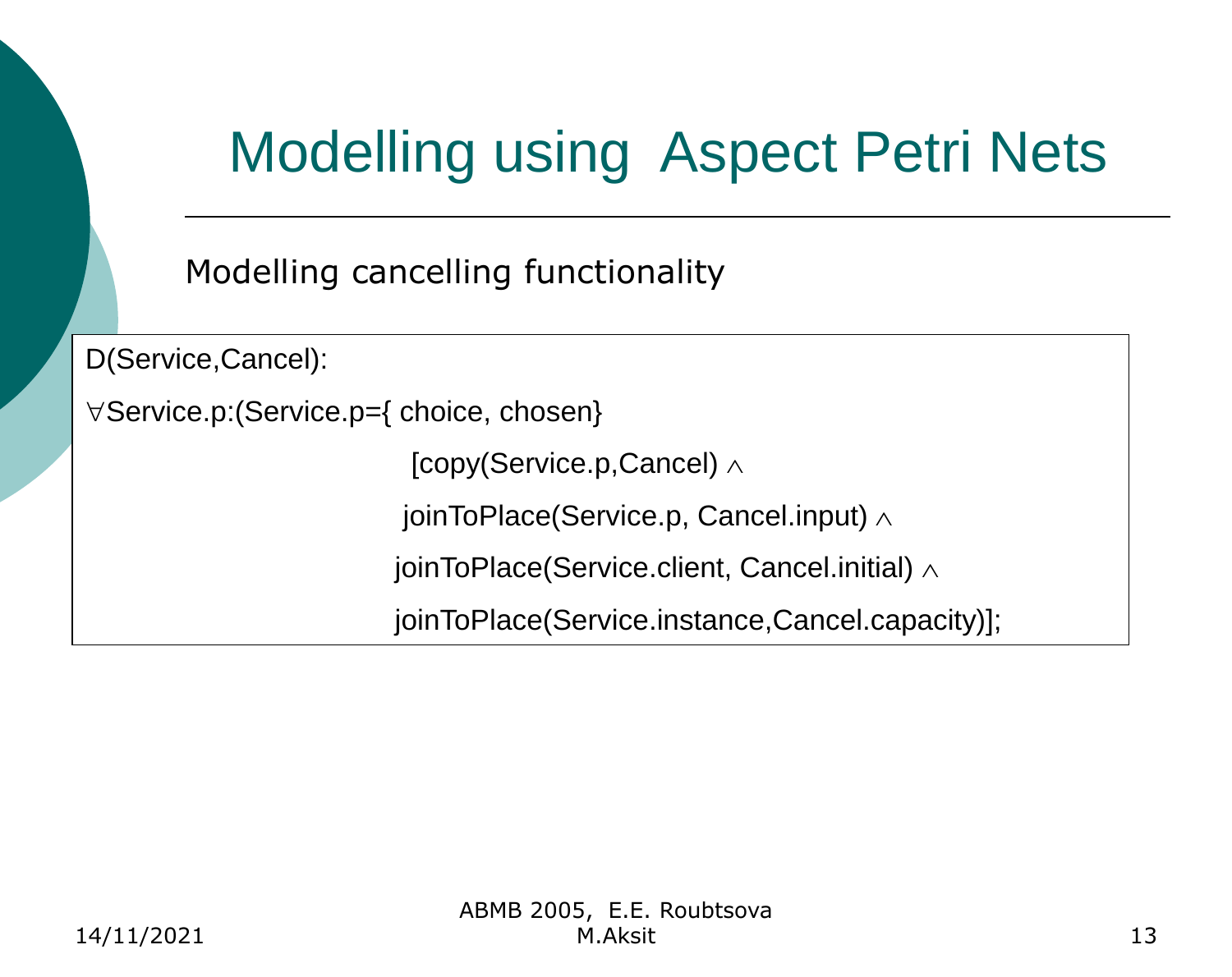## Modelling cancelling functionality



The result of weaving Petri Nets *Service* and *Cancel*



Petri net *Cancel*

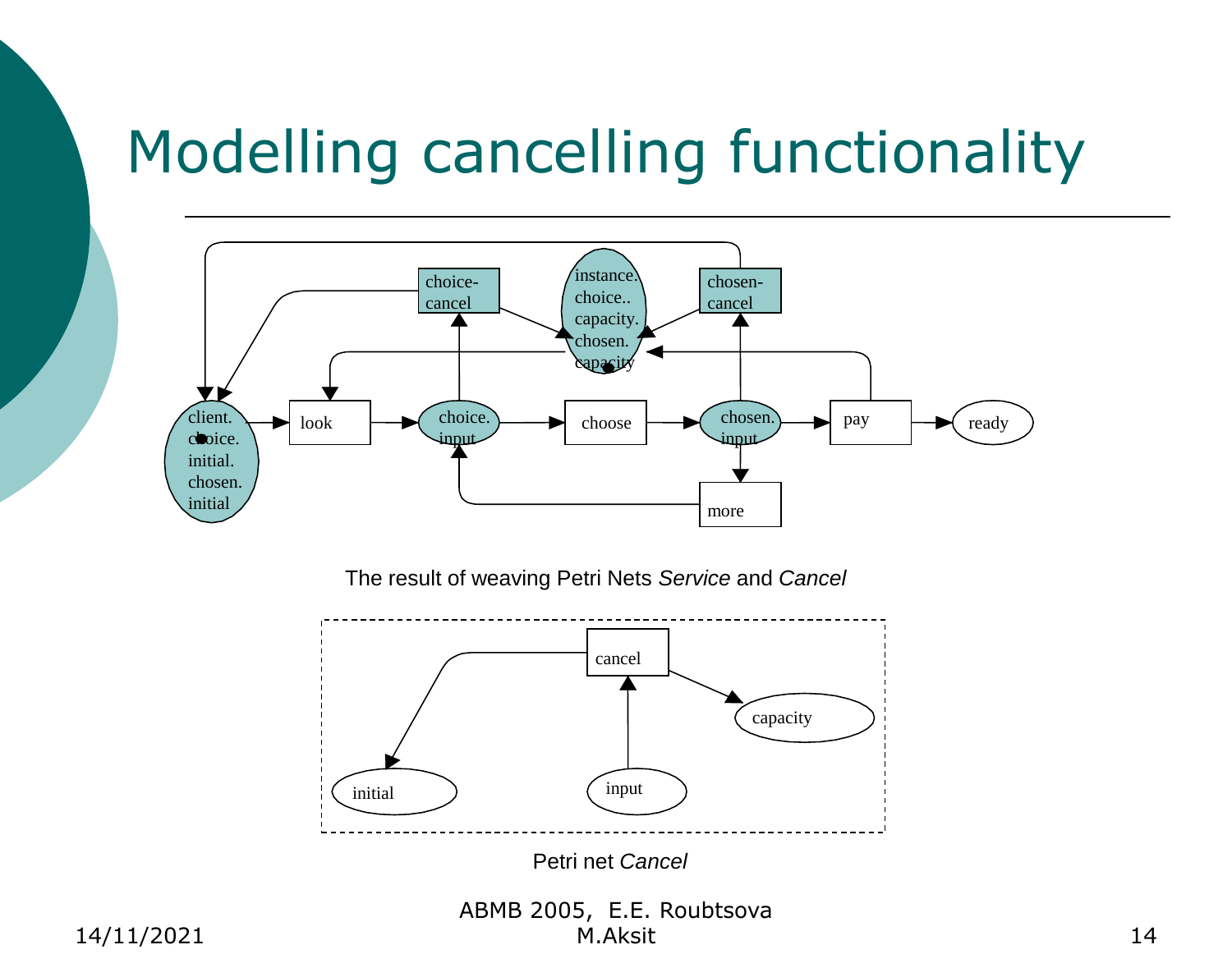## Modelling logging functionality



*Power*

#### D(Service,Logging):  $\forall$  Service.t:

[ copy(Service.t, Logging) /joinToTransition(Service.t, Logging.write)]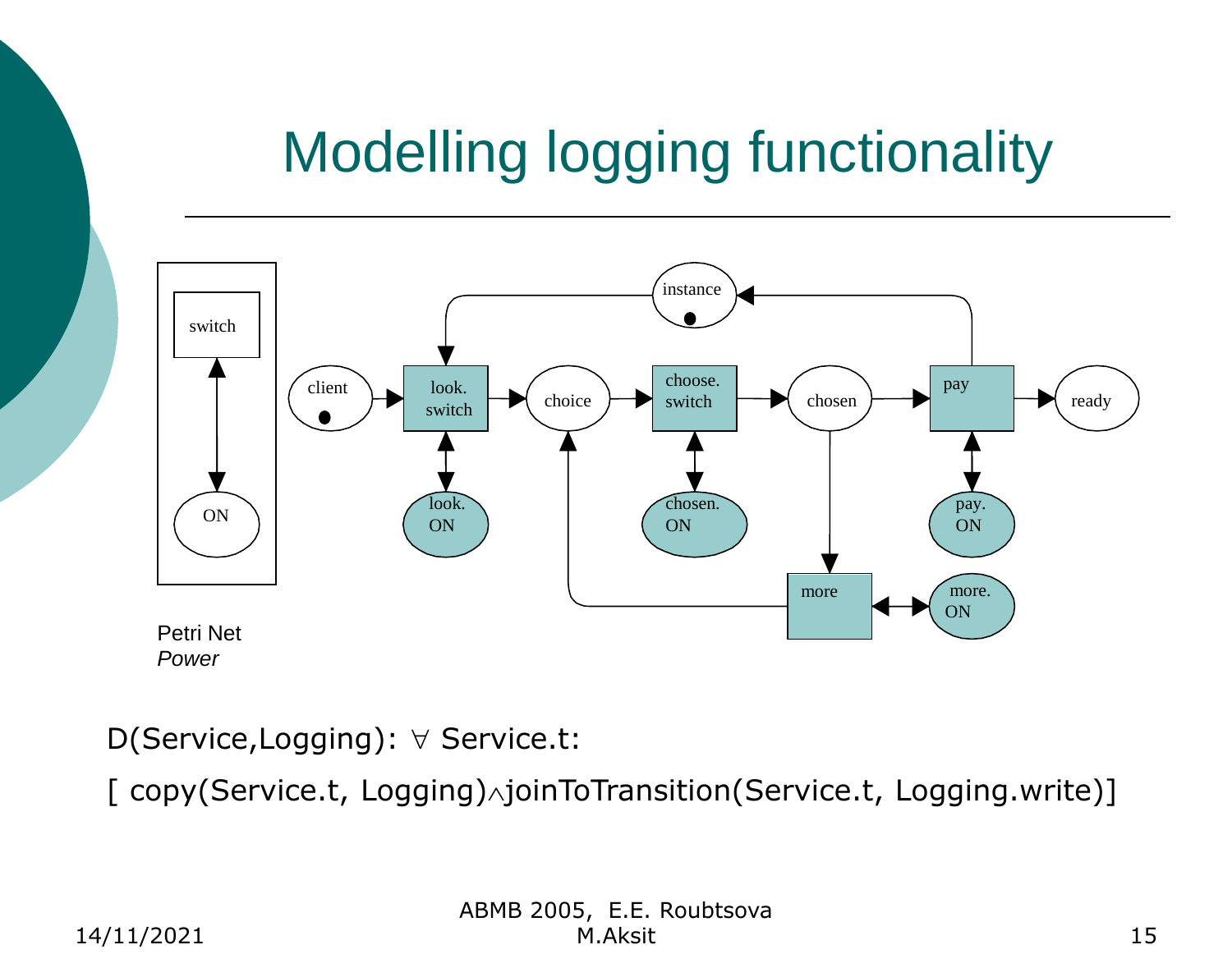## Useful quantifiers



insertToPlace(N1.p, N2..p2a,N2l.p2b)]